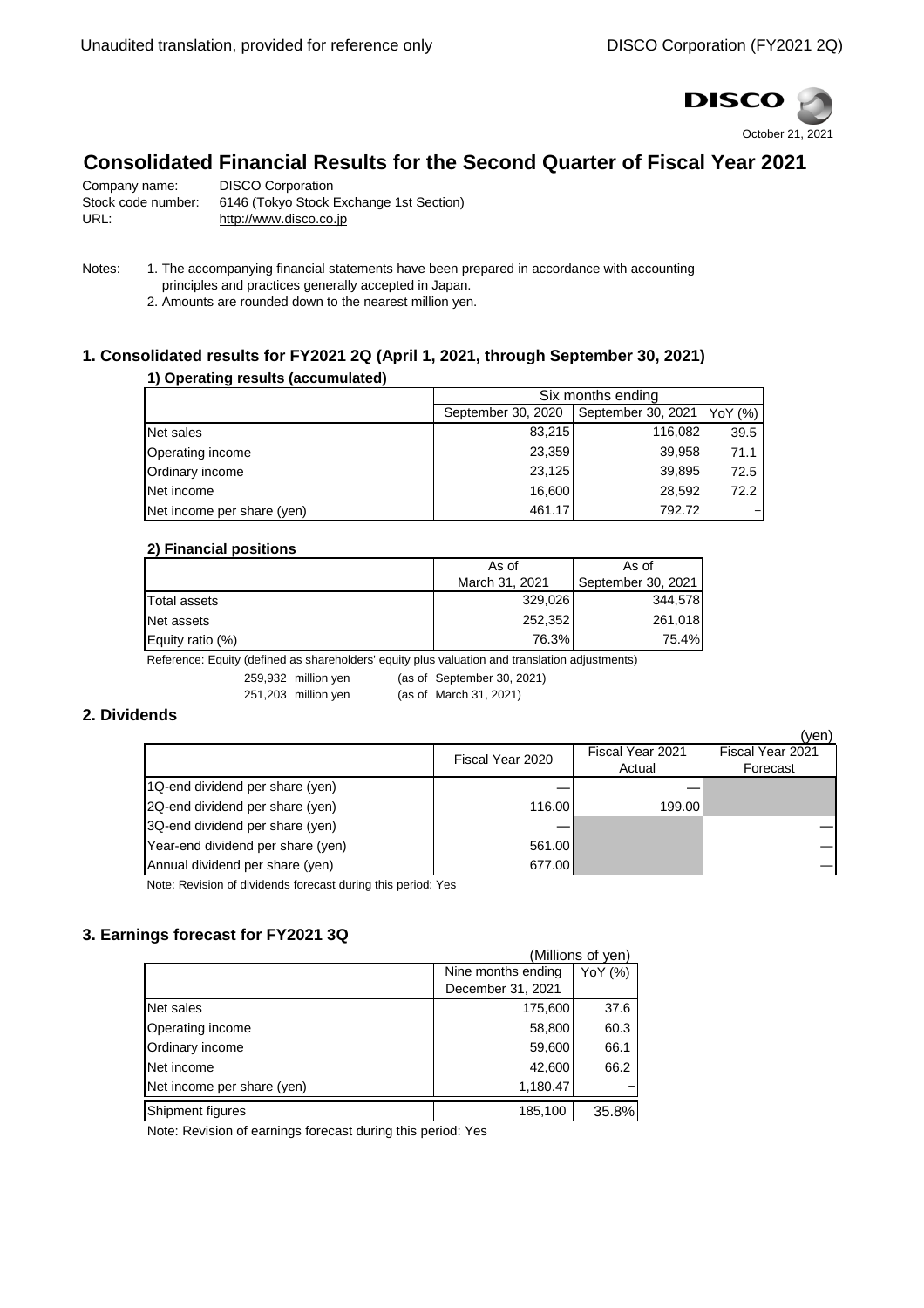#### **4. Other**

- 1) Important changes in subsidiaries: None
- 1. Changes in accounting policies along with changes in accounting standards: Yes 2) Changes in principles, procedures, or display of accounting method concerning consolidated statement policies.
	- 2. Other changes: None
- 3) Number of shares outstanding (common stock)
	- (1) Number of shares issued (including treasury stocks)

| As of September 30, 2021:              | 36,092,271 shares |
|----------------------------------------|-------------------|
| As of March 31, 2021:                  | 36,059,671 shares |
| (2) Number of shares of treasury stock |                   |
| As of September 30, 2021:              | 5,060 shares      |
| As of March 31, 2021:                  | 5,060 shares      |
| (3) Average number of shares           |                   |
| As of September 30, 2021:              | 36,068,506 shares |
| As of September 30, 2020:              | 35,995,985 shares |
|                                        |                   |

#### **Explanation regarding appropriate use of earnings forecast:**

The performance forecasts and estimates provided in this Financial Review are based on certain assumptions judged to be reasonable at the present time in light of information currently available. Consequently, actual operating results may differ substantially from the projections in the Financial Review.

#### **Reference: non-consolidated earnings forecast for FY2021 3Q**

|                            |                               | (Millions of yen) |
|----------------------------|-------------------------------|-------------------|
|                            | Nine months ending<br>YoY (%) |                   |
|                            | December 31, 2021             |                   |
| Net sales                  | 147,700                       | 37.2              |
| Operating income           | 45,700                        | 66.1              |
| Ordinary income            | 56,100                        | 85.1              |
| Net income                 | 41,800                        | 85.1              |
| Net income per share (yen) | 1,158.31                      |                   |

Note: Revision of earnings forecast during this period: Yes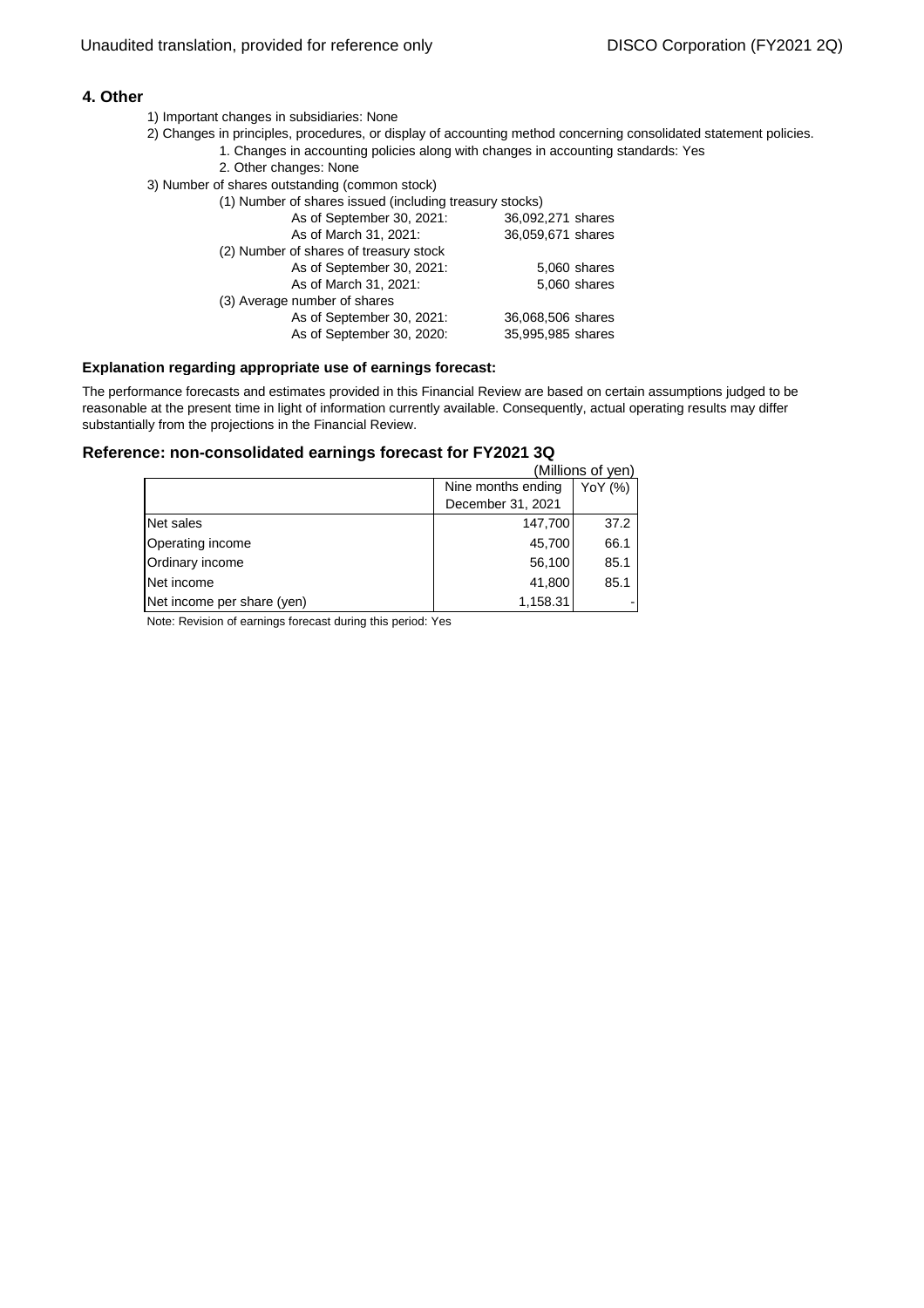## **5. Consolidated quarterly balance sheets**

|                                                       | (Millions of yen)            |         |
|-------------------------------------------------------|------------------------------|---------|
|                                                       | As of                        | As of   |
|                                                       | March 31, 2021 September 30, |         |
| <b>Assets</b>                                         |                              |         |
| <b>Current assets</b>                                 |                              |         |
| Cash and deposits                                     | 109,809                      | 112,884 |
| Notes and accounts receivable - trade                 | 33,173                       |         |
| Notes and accounts receivable - trade, and contract   |                              | 37,610  |
| Merchandise and finished goods                        | 18,605                       | 22,028  |
| Work in process                                       | 15,998                       | 16,824  |
| Raw materials and supplies                            | 21,142                       | 22,847  |
| Other                                                 | 9,453                        | 6,209   |
| Allowance for doubtful accounts                       | (75)                         | (91)    |
| <b>Total current assets</b>                           | 208,108                      | 218,314 |
| Non-current assets                                    |                              |         |
| Property, plant and equipment                         |                              |         |
| Buildings and structures, net                         | 62,333                       | 76,737  |
| Other, net                                            | 46,115                       | 37,218  |
| Total property, plant and equipment                   | 108,448                      | 113,956 |
| Intangible assets                                     | 283                          | 257     |
| Investments and other assets                          |                              |         |
| Other                                                 | 12,203                       | 12,060  |
| Allowance for doubtful accounts                       | (17)                         | (9)     |
| Total investments and other assets                    | 12,186                       | 12,050  |
| Total non-current assets                              | 120,918                      | 126,264 |
| <b>Total assets</b>                                   | 329,026                      | 344,578 |
| Liabilities                                           |                              |         |
| <b>Current liabilities</b>                            |                              |         |
| Notes and accounts payable - trade                    | 6,336                        | 5,937   |
| Electronically recorded obligations - operating       | 16,121                       | 18,298  |
| Income taxes payable                                  | 12,539                       | 10,223  |
| Provision for bonuses                                 | 15,110                       | 13,018  |
| Other provisions                                      | 887                          | 1,024   |
| Other                                                 | 24,932                       | 34,316  |
| <b>Total current liabilities</b>                      | 75,927                       | 82,819  |
| Non-current liabilities                               | 746                          |         |
|                                                       |                              | 740     |
| <b>Total liabilities</b>                              | 76,674                       | 83,559  |
| Net assets                                            |                              |         |
| Shareholders' equity                                  |                              |         |
| Share capital                                         | 21,424                       | 21,594  |
| Capital surplus                                       | 23,412                       | 23,582  |
| Retained earnings                                     | 203,677                      | 212,043 |
| <b>Treasury shares</b>                                | (31)                         | (31)    |
| Total shareholders' equity                            | 248,482                      | 257,188 |
| Accumulated other comprehensive income                |                              |         |
| Valuation difference on available-for-sale securities | 599                          | 250     |
| Foreign currency translation adjustment               | 2,218                        | 2,601   |
| Remeasurements of defined benefit plans               | (97)                         | (107)   |
| Total accumulated other comprehensive income          | 2,720                        | 2,744   |
| Share acquisition rights                              | 937                          | 856     |
| Non-controlling interests                             | 212                          | 229     |
| <b>Total net assets</b>                               | 252,352                      | 261,018 |
| Total liabilities and net assets                      | 329,026                      | 344,578 |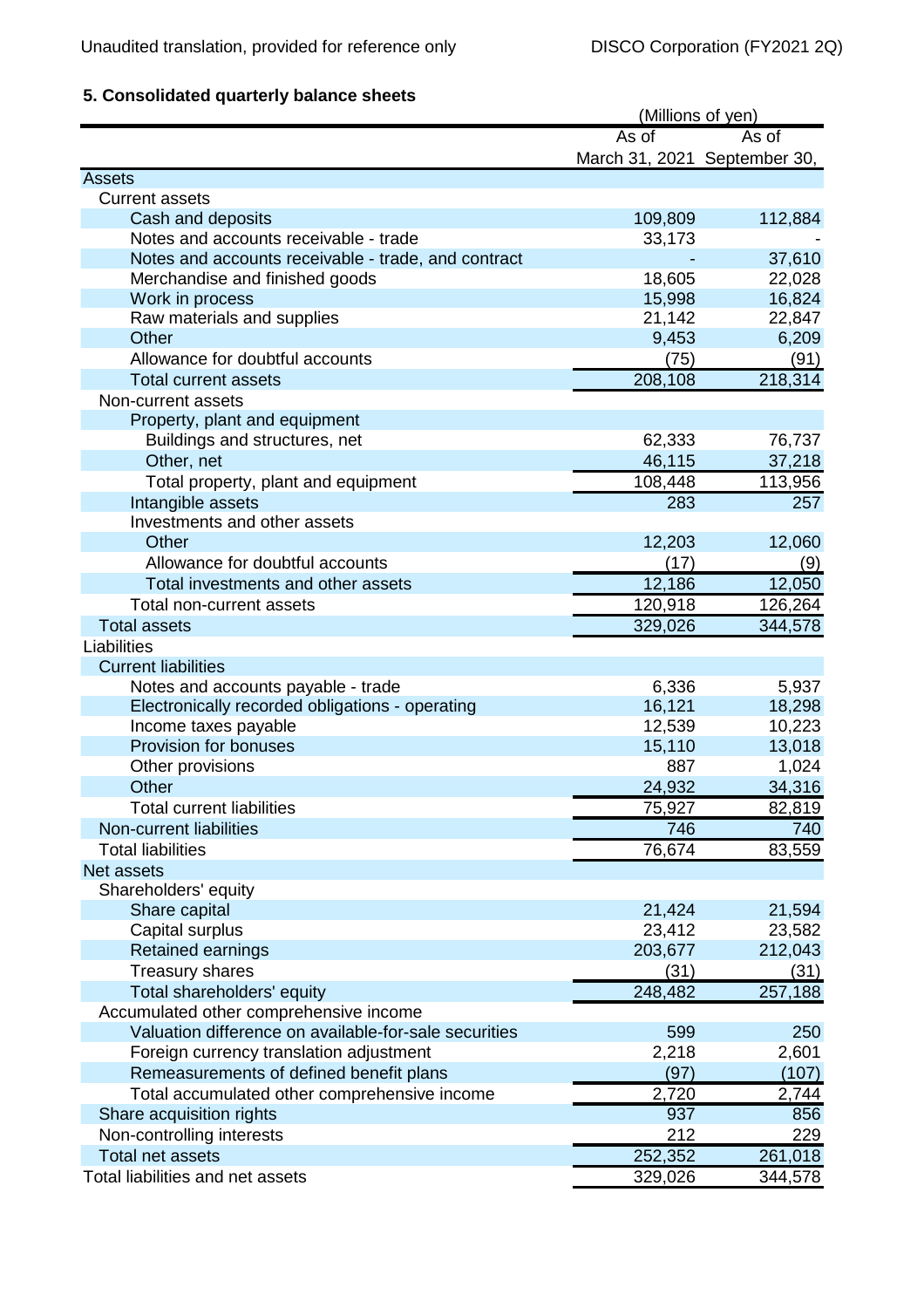## **6. Consolidated quarterly statement of (comprehensive) income**

|                                                                | (Millions of yen) |                |
|----------------------------------------------------------------|-------------------|----------------|
|                                                                | Six months        | Six months     |
|                                                                | ending            | ending         |
|                                                                | 30-Sep-20         | 30-Sep-21      |
| <b>Net sales</b>                                               | 83,215            | 116,082        |
| Cost of sales                                                  | 34,390            | 46,238         |
| Gross profit                                                   | 48,824            | 69,843         |
| Selling, general and administrative expenses                   | 25,465            | 29,885         |
| <b>Operating profit</b>                                        | 23,359            | 39,958         |
| Non-operating income                                           |                   |                |
| Interest income                                                | 17                | 21             |
| Share of profit of entities accounted for using equity method  | 53                | 424            |
| <b>Rental income</b>                                           | 64                | 55             |
| Subsidy income                                                 | 121               | 268            |
| Other                                                          | 63                | 105            |
| Total non-operating income                                     | 321               | 876            |
| Non-operating expenses                                         |                   |                |
| Foreign exchange losses                                        | 503               | 866            |
| Depreciation                                                   | 25                | 23             |
| Other                                                          | 26                | 48             |
| Total non-operating expenses                                   | 556               | 939            |
| Ordinary profit                                                | 23,125            | 39,895         |
| <b>Extraordinary income</b>                                    |                   |                |
| Gain on sale of non-current assets                             | 18                | $\overline{5}$ |
| Total extraordinary income                                     | 18                | $\overline{5}$ |
| <b>Extraordinary losses</b>                                    |                   |                |
| Loss on sale and retirement of non-current assets              | 23                | 38             |
| Loss on valuation of investment securities                     | 18                |                |
| Extra retirement payments                                      | 9                 | 27             |
| <b>Total extraordinary losses</b>                              | 51                | 65             |
| Profit before income taxes                                     | 23,091            | 39,835         |
| Income taxes - current                                         | 6,279             | 10,745         |
| Income taxes - deferred                                        | 185               | 473            |
| Total income taxes                                             | 6,464             | 11,219         |
| Profit                                                         | 16,627            | 28,616         |
| Profit attributable to                                         |                   |                |
| Profit attributable to owners of parent                        | 16,600            | 28,592         |
| Profit attributable to non-controlling interests               | 26                | 24             |
| Other comprehensive income                                     |                   |                |
| Foreign currency translation adjustment                        | 65                | 321            |
| Remeasurements of defined benefit plans, net of tax            | (1)               | (10)           |
| Share of other comprehensive income of entities accounted      |                   |                |
| for using equity method                                        | 1                 | (295)          |
| Total other comprehensive income                               | 65                | 16             |
| Comprehensive income                                           | 16,692            | 28,632         |
| Comprehensive income attributable to                           |                   |                |
| Comprehensive income attributable to owners of parent          | 16,662            | 28,615         |
| Comprehensive income attributable to non-controlling interests | 30                | 16             |
|                                                                |                   |                |